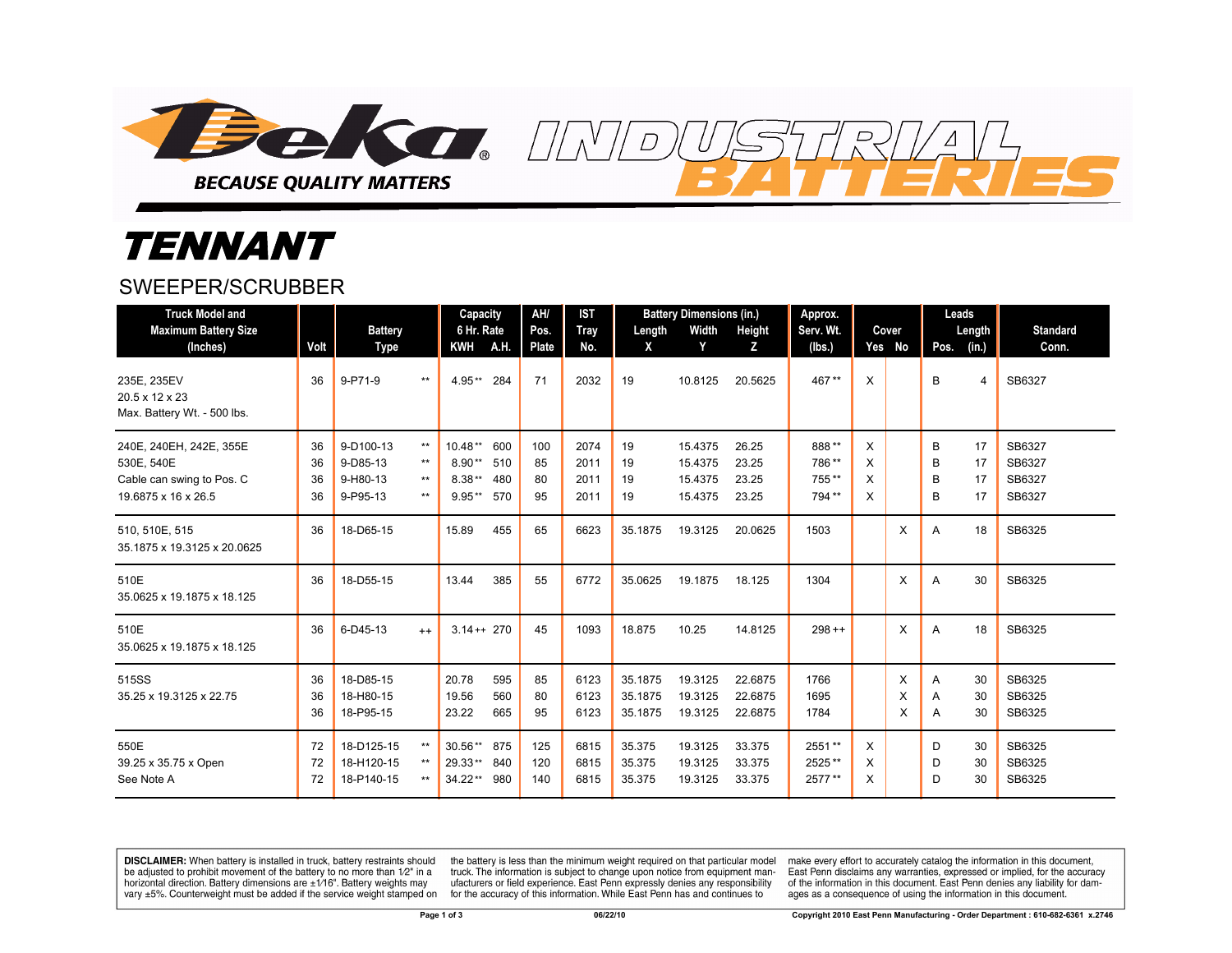## SWEEPER/SCRUBBER (continued)

| <b>Truck Model and</b>         |      |                |                 | Capacity        |     | AH/   | <b>IST</b>  | <b>Battery Dimensions (in.)</b> |         |               | Approx.   |       |          | Leads  |                |                 |
|--------------------------------|------|----------------|-----------------|-----------------|-----|-------|-------------|---------------------------------|---------|---------------|-----------|-------|----------|--------|----------------|-----------------|
| <b>Maximum Battery Size</b>    |      | <b>Battery</b> |                 | 6 Hr. Rate      |     | Pos.  | <b>Tray</b> | Length                          | Width   | <b>Height</b> | Serv. Wt. | Cover |          | Length |                | <b>Standard</b> |
| (Inches)                       | Volt | <b>Type</b>    |                 | A.H.<br>KWH     |     | Plate | No.         | X                               | Y       | Z             | (lbs.)    |       | Yes No   | Pos.   | (in.)          | Conn.           |
| 6400                           | 36   | $9-D85-9$      | $***$           | $5.94**$        | 340 | 85    | 2031        | 19                              | 10.8125 | 23.1875       | 536**     | X     |          | B      | $\overline{4}$ | SB6327          |
| 19.1875 x 11 x 23.25           | 36   | 9-H80-9        | $\star\star$    | $5.59**$        | 320 | 80    | 2031        | 19                              | 10.8125 | 23.1875       | $515**$   | X     |          | B      | $\overline{4}$ | SB6327          |
| Max. Battery Wt. - 600 lbs.    | 36   | 9-P95-9        | $\star\star$    | $6.63**$        | 380 | 95    | 2031        | 19                              | 10.8125 | 23.1875       | 541**     | X     |          | B      | $\overline{4}$ | SB6327          |
| 6550                           | 36   | 9-D85-13       | $^{\star\star}$ | $8.90**$<br>510 |     | 85    | 2001        | 19.125                          | 15.5625 | 23.25         | 788**     | X     |          | A or B | 18             | SB6327          |
| 19.1875 x 15.6875 x 23.25      | 36   | 9-H80-13       | $\star\star$    | $8.38**$        | 480 | 80    | 2001        | 19.125                          | 15.5625 | 23.25         | 756**     | X     |          | A or B | 18             | SB6327          |
|                                | 36   | 9-P95-13       | $***$           | 9.95** 570      |     | 95    | 2001        | 19.125                          | 15.5625 | 23.25         | 796**     | X     |          | A or B | 18             | SB6327          |
| 7300                           | 36   | 18-D125-9      |                 | 17.46           | 500 | 125   | 6A78        | 25.5                            | 18.1875 | 30.5          | 1535      |       | X        | D-Rear | -25            | SB6320          |
| Lift lugs on front             | 36   | 18-H120-9      |                 | 16.76           | 480 | 120   | 6A78        | 25.5                            | 18.1875 | 30.5          | 1520      |       | $\times$ | D-Rear | 25             | SB6320          |
| and rear sides                 | 36   | 18-P140-9      |                 | 19.56           | 560 | 140   | 6A78        | 25.5                            | 18.1875 | 30.5          | 1550      |       | X        | D-Rear | -25            | SB6320          |
| 25.625 x 18.1875 x 30.5625     |      |                |                 |                 |     |       |             |                                 |         |               |           |       |          |        |                |                 |
| 7300                           | 36   | 18-D125-13     |                 | 26.19           | 750 | 125   | 6A15        | 25.6875                         | 24.125  | 30.5625       | 2186      |       | X        | D-Rear | 25             | SB6320          |
| Lift lugs on front             | 36   | 18-H120-13     |                 | 25.14           | 720 | 120   | 6A15        | 25.6875                         | 24.125  | 30.5625       | 2164      |       | $\times$ | D-Rear | 25             | SB6320          |
| and rear sides                 | 36   | 18-P140-13     |                 | 29.33           | 840 | 140   | 6A15        | 25.6875                         | 24.125  | 30.5625       | 2208      |       | $\times$ | D-Rear | 25             | SB6320          |
| 25.6875 x 25.625 x 30.5625     |      |                |                 |                 |     |       |             |                                 |         |               |           |       |          |        |                |                 |
| 8300                           | 36   | 18-D125-15     |                 | 30.56           | 875 | 125   | 6A55        | 31.9375                         | 26.6875 | 30.5625       | 2688      |       | X        | D-Rear | -25            | SB6320          |
| Lift lugs at std end locations | 36   | 18-H120-15     |                 | 29.33           | 840 | 120   | 6A55        | 31.9375                         | 26.6875 | 30.5625       | 2661      |       | $\times$ | D-Rear | 25             | SB6320          |
| 32.375 x 27 x 30.5625          | 36   | 18-P140-15     |                 | 34.22           | 980 | 140   | 6A55        | 31.9375                         | 26.6875 | 30.5625       | 2715      |       | X        | D-Rear | 25             | SB6320          |
| Max. Battery Wt. - 2800 lbs.   |      |                |                 |                 |     |       |             |                                 |         |               |           |       |          |        |                |                 |
| 8010                           | 36   | 18-D85-15      |                 | 20.78           | 595 | 85    | 6002        | 38.1875                         | 17.8125 | 22.6875       | 1773      |       | X        | Α      | 18             | SB6325          |
| 38.25 x 20.5 x 22.75           | 36   | 18-H80-15      |                 | 19.56           | 560 | 80    | 6002        | 38.1875                         | 17.8125 | 22.6875       | 1702      |       | X        | Α      | 18             | SB6325          |
|                                | 36   | 18-P95-15      |                 | 23.22           | 665 | 95    | 6002        | 38.1875                         | 17.8125 | 22.6875       | 1791      |       | X        | A      | 18             | SB6325          |
| 8010ES                         | 36   | 18-D45-15      |                 | 11.00           | 315 | 45    | 6873        | 35.0625                         | 19.1875 | 14.875        | 1028      |       | X        | A      | 17             | SB6320          |
| 35.25 x 19.1875 x 14.875       |      |                |                 |                 |     |       |             |                                 |         |               |           |       |          |        |                |                 |
| <b>S20E</b>                    | 36   | 9-D85-9        | $^{\star\star}$ | $5.94**$        | 340 | 85    | 2048        | 19                              | 10.8125 | 22.5625       | 527**     |       | X        | B      | 16             | SB6327          |
| 19.125 x 11 x 23.25            | 36   | 9-H80-9        | $***$           | $5.59**$        | 320 | 80    | 2048        | 19                              | 10.8125 | 22.5625       | 506**     |       | X        | B      | 16             | SB6327          |
|                                | 36   | 9-P95-9        | $\star\star$    | $6.63**$        | 380 | 95    | 2048        | 19                              | 10.8125 | 22.5625       | 532**     |       | X        | B      | 16             | SB6327          |

\*\* (2) batteries required in series for voltage shown. KWH and sevice weight listed are for each battery. Maximum battery weight when noted is for each battery.

++ (3) batteries required in series for voltage shown. KWH and sevice weight listed are for each battery.

H - Designates (H-Series battery type), Hydrasaver Product - Extended Watering Series.

Note A - Special tray IST6815 includes cover notch at Pos, - D and extended lift lugs.

DISCLAIMER: When battery is installed in truck, battery restraints should be adjusted to prohibit movement of the battery to no more than 1/2" in a horizontal direction. Battery dimensions are  $\pm 1/16$ ". Battery weights may vary ±5%. Counterweight must be added if the service weight stamped on

the battery is less than the minimum weight required on that particular model truck. The information is subject to change upon notice from equipment manufacturers or field experience. East Penn expressly denies any responsibility for the accuracy of this information. While East Penn has and continues to

make every effort to accurately catalog the information in this document, East Penn disclaims any warranties, expressed or implied, for the accuracy of the information in this document. East Penn denies any liability for damages as a consequence of using the information in this document.